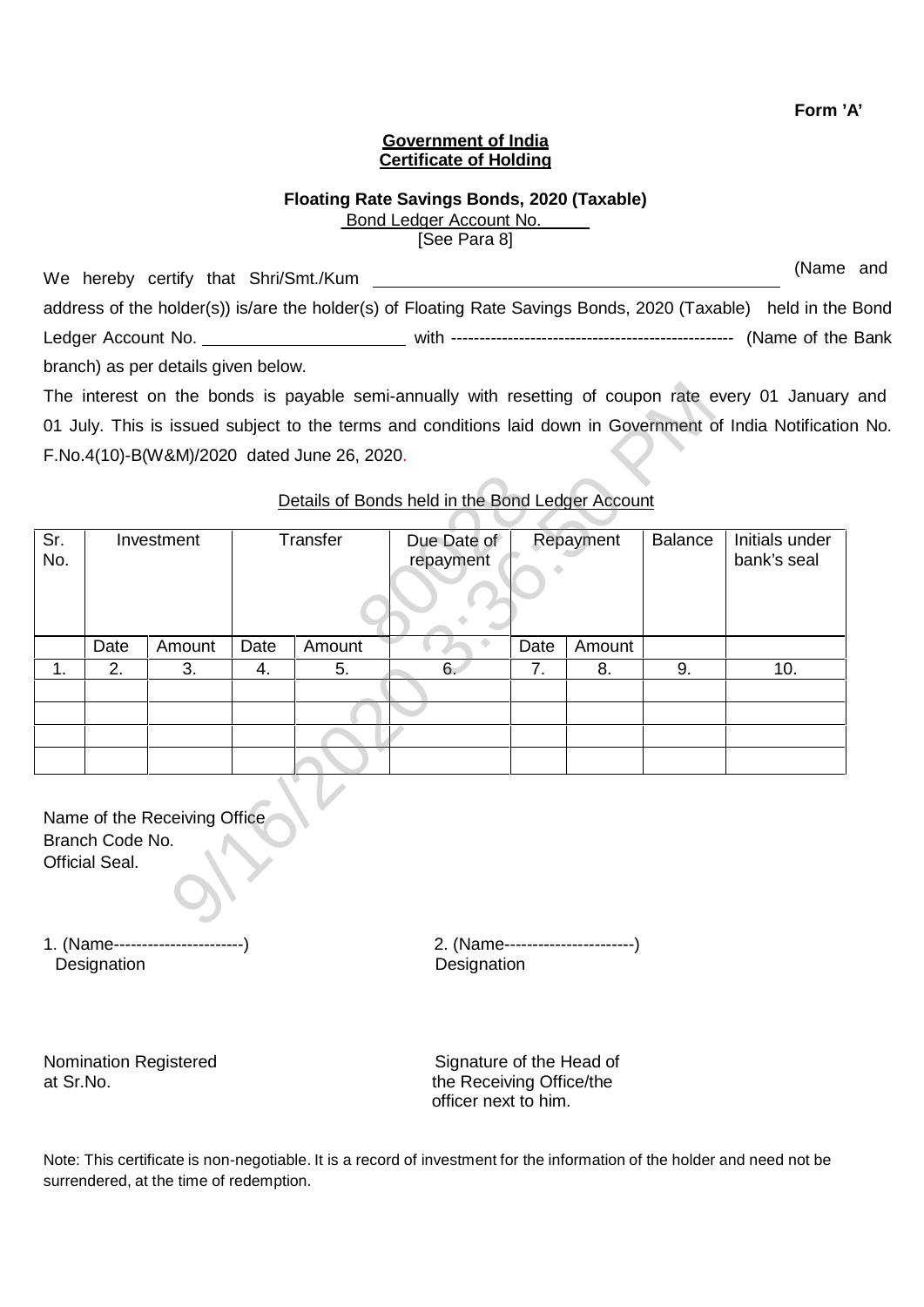# CANARA BANK < Name of the branch>

**Application Number**

# **APPLICATION FORM For Floating Rate Savings Bonds, 2020 (Taxable)**

# **Information regarding Floating Rate Savings Bonds, 2020 (Taxable)-**

(i) The interest on the bonds is payable semi-annually with resetting of coupon rate every 01 January and 01 July.

(ii) The bonds will be issued subject to the terms and conditions laid down in Government of India Notification No.F.No.4(10)- B(W&M)/ 2020 dated June 26, 2020.

### **Instructions regarding filling up of the form-**

(i) Please fill the application form in all respects. Incomplete form is liable to be rejected.

# **Applicant(s) Details [in block letters]**

Date of Birth: (DDMMYYYY)

PAN Number

| (ii) In fields with *mark, strike out whichever is not applicable.<br>(iii) It is strongly recommended that the Nomination Form may also be filled in along with the Application Form, in order to avoid<br>inconvenience later. |  |  |               |  |  |   |  |  |  |  |  |  |  |  |  |  |  |  |  |
|----------------------------------------------------------------------------------------------------------------------------------------------------------------------------------------------------------------------------------|--|--|---------------|--|--|---|--|--|--|--|--|--|--|--|--|--|--|--|--|
| <b>Applicant(s) Details [in block letters]</b>                                                                                                                                                                                   |  |  |               |  |  |   |  |  |  |  |  |  |  |  |  |  |  |  |  |
| 1 <sup>st</sup> Applicant / Sole Applicant Details                                                                                                                                                                               |  |  |               |  |  |   |  |  |  |  |  |  |  |  |  |  |  |  |  |
| Name in full                                                                                                                                                                                                                     |  |  |               |  |  |   |  |  |  |  |  |  |  |  |  |  |  |  |  |
| Gender*                                                                                                                                                                                                                          |  |  | MALE / FEMALE |  |  |   |  |  |  |  |  |  |  |  |  |  |  |  |  |
| Date of Birth: (DDMMYYYY)                                                                                                                                                                                                        |  |  |               |  |  |   |  |  |  |  |  |  |  |  |  |  |  |  |  |
| PAN Number                                                                                                                                                                                                                       |  |  |               |  |  |   |  |  |  |  |  |  |  |  |  |  |  |  |  |
| Mother's maiden name                                                                                                                                                                                                             |  |  |               |  |  | o |  |  |  |  |  |  |  |  |  |  |  |  |  |
| <b>Communication Address</b>                                                                                                                                                                                                     |  |  |               |  |  |   |  |  |  |  |  |  |  |  |  |  |  |  |  |
| Telephones (Mobile/Residence)                                                                                                                                                                                                    |  |  |               |  |  |   |  |  |  |  |  |  |  |  |  |  |  |  |  |
| <b>Email Address</b>                                                                                                                                                                                                             |  |  |               |  |  |   |  |  |  |  |  |  |  |  |  |  |  |  |  |
|                                                                                                                                                                                                                                  |  |  |               |  |  |   |  |  |  |  |  |  |  |  |  |  |  |  |  |
| 2 <sup>nd</sup> Applicant Details                                                                                                                                                                                                |  |  |               |  |  |   |  |  |  |  |  |  |  |  |  |  |  |  |  |
| Name in full<br>۰                                                                                                                                                                                                                |  |  |               |  |  |   |  |  |  |  |  |  |  |  |  |  |  |  |  |
| Gender*                                                                                                                                                                                                                          |  |  | MALE / FEMALE |  |  |   |  |  |  |  |  |  |  |  |  |  |  |  |  |
| Date of Birth: (DDMMYYYY)                                                                                                                                                                                                        |  |  |               |  |  |   |  |  |  |  |  |  |  |  |  |  |  |  |  |
| PAN Number                                                                                                                                                                                                                       |  |  |               |  |  |   |  |  |  |  |  |  |  |  |  |  |  |  |  |
|                                                                                                                                                                                                                                  |  |  |               |  |  |   |  |  |  |  |  |  |  |  |  |  |  |  |  |
| 3rd Applicant Details                                                                                                                                                                                                            |  |  |               |  |  |   |  |  |  |  |  |  |  |  |  |  |  |  |  |
| Name in full                                                                                                                                                                                                                     |  |  |               |  |  |   |  |  |  |  |  |  |  |  |  |  |  |  |  |
| Gender*                                                                                                                                                                                                                          |  |  | MALE / FEMALE |  |  |   |  |  |  |  |  |  |  |  |  |  |  |  |  |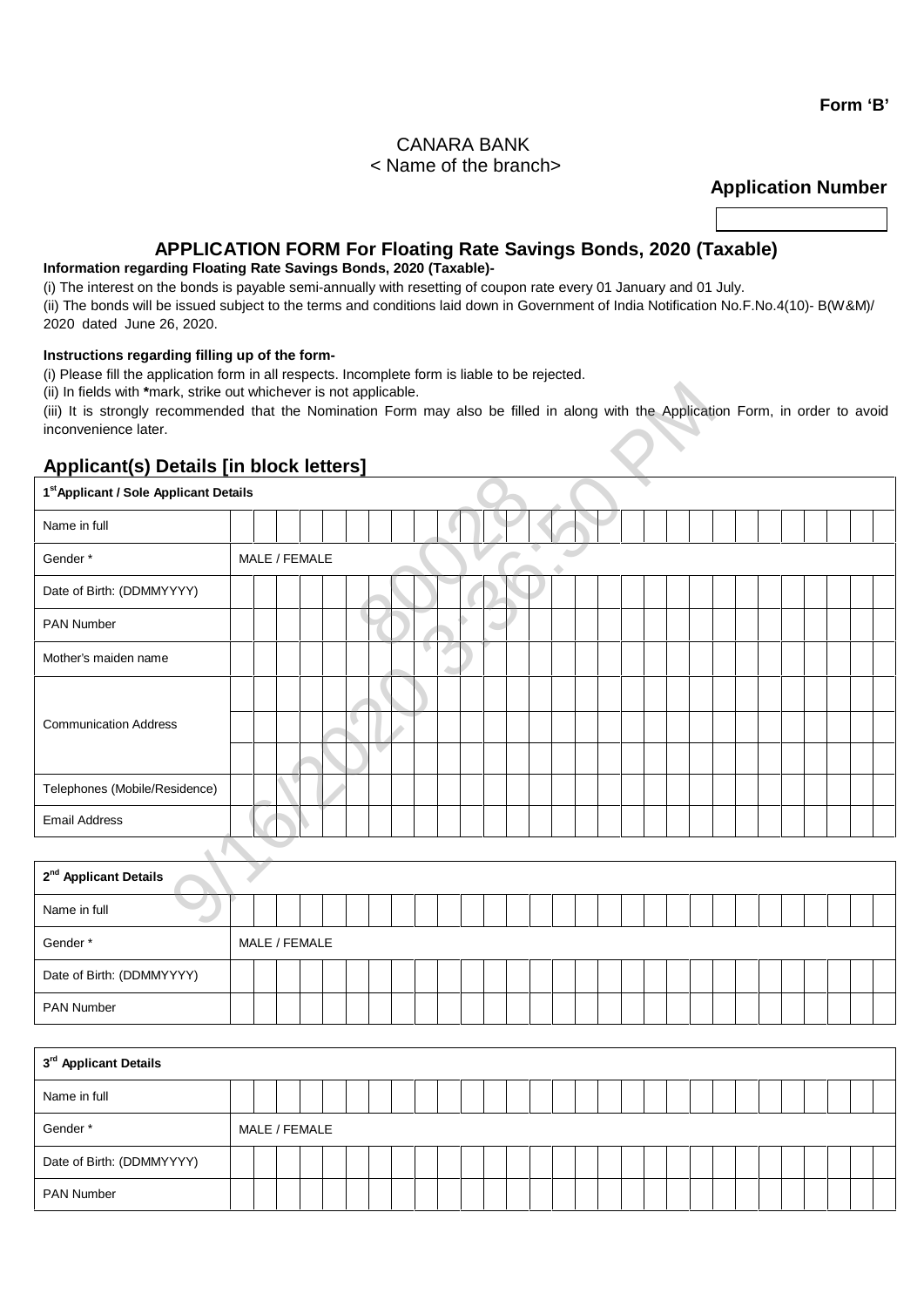| Guardian Details (To be filled in case of minor)                                                                                   |                                                                                                |  |  |  |  |  |  |  |  |  |  |  |
|------------------------------------------------------------------------------------------------------------------------------------|------------------------------------------------------------------------------------------------|--|--|--|--|--|--|--|--|--|--|--|
| Name in full                                                                                                                       |                                                                                                |  |  |  |  |  |  |  |  |  |  |  |
| Gender*                                                                                                                            | MALE / FEMALE                                                                                  |  |  |  |  |  |  |  |  |  |  |  |
| Relationship with Minor *                                                                                                          | FATHER / MOTHER / LEGAL GUARDIAN                                                               |  |  |  |  |  |  |  |  |  |  |  |
| Date of Birth: (DDMMYYYY)                                                                                                          |                                                                                                |  |  |  |  |  |  |  |  |  |  |  |
| <b>Communication Address</b>                                                                                                       |                                                                                                |  |  |  |  |  |  |  |  |  |  |  |
| Telephones (Mobile/Residence)                                                                                                      |                                                                                                |  |  |  |  |  |  |  |  |  |  |  |
| <b>Email Address</b>                                                                                                               |                                                                                                |  |  |  |  |  |  |  |  |  |  |  |
| <b>Other Details</b>                                                                                                               |                                                                                                |  |  |  |  |  |  |  |  |  |  |  |
| Applicant Status *                                                                                                                 | RESIDENT INDIVIDUAL / HUF / ON BEHALF OF MINOR / POWER OF ATTORNEY HOLDER                      |  |  |  |  |  |  |  |  |  |  |  |
| Investment Details *                                                                                                               | CREDIT TO EXISTING BLA No.<br>/ OPEN A NEW BLA @<br>@- applicable only for first time investor |  |  |  |  |  |  |  |  |  |  |  |
| Mode of Holding *                                                                                                                  | SINGLE / JOINT / ANYONE OR SURVIVOR / LEGAL GUARDIAN                                           |  |  |  |  |  |  |  |  |  |  |  |
| Mode of Investment *                                                                                                               | CASH (up to Rs.20,000/- only) / CHEQUE / DEMAND DRAFT / ELECTRONIC CREDIT                      |  |  |  |  |  |  |  |  |  |  |  |
| FOR CHEQUE / DD                                                                                                                    | ۰<br>Number<br>Dated<br>Drawn on Bank/branch                                                   |  |  |  |  |  |  |  |  |  |  |  |
| <b>Investment Amount</b>                                                                                                           | (In figures) Rs.<br>(In words) Rupees                                                          |  |  |  |  |  |  |  |  |  |  |  |
|                                                                                                                                    | BANK PARTICULARS of the 1st Applicant FOR PAYMENT OF INTEREST / REDEMPTION AMOUNT              |  |  |  |  |  |  |  |  |  |  |  |
| Account Holder Name                                                                                                                |                                                                                                |  |  |  |  |  |  |  |  |  |  |  |
| <b>Bank Name</b><br>œ                                                                                                              |                                                                                                |  |  |  |  |  |  |  |  |  |  |  |
| Branch Name / Address                                                                                                              |                                                                                                |  |  |  |  |  |  |  |  |  |  |  |
| MICR Code of the Bank &<br><b>Branch</b>                                                                                           |                                                                                                |  |  |  |  |  |  |  |  |  |  |  |
| Account No.                                                                                                                        |                                                                                                |  |  |  |  |  |  |  |  |  |  |  |
| <b>IFSC Code</b>                                                                                                                   |                                                                                                |  |  |  |  |  |  |  |  |  |  |  |
| Account Type*                                                                                                                      | SB / Current                                                                                   |  |  |  |  |  |  |  |  |  |  |  |
| (Please attach a photocopy of the Cheque leaf or a cancelled cheque issued to you by the bank for verification of the Code number) |                                                                                                |  |  |  |  |  |  |  |  |  |  |  |

**Nominee details**- Nomination Form (as applicable) may be filled and submitted along with the application form.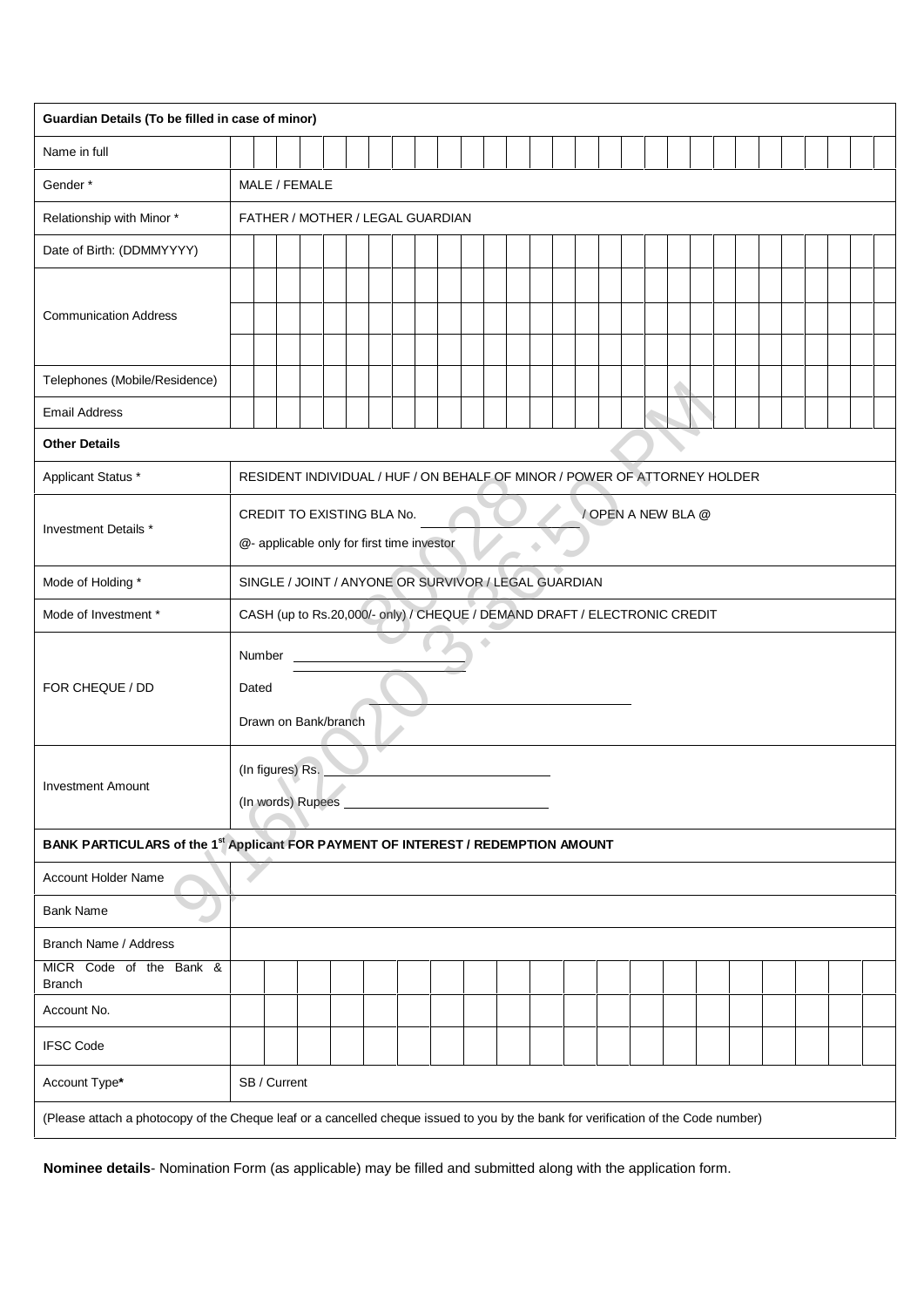**Declaration:** I/We hereby declare and undertake that (i) the information furnished in this application form is correct and complete. If the transaction is delayed at allfor reasons of incomplete or incorrect information, I would not hold the user institution responsible. (ii) I have read and understood the details of information for the investors as well as rights and duties of investors (copy attached). The agent/bank has explained the features of the scheme.(iii) I hereby agree to discharge the responsibility expected of me as a participant under the scheme.

#### **Declaration regarding Income Tax exemption, if any** – (Please strike out if not applicable)

I have obtained Income Tax exemption from Income Tax Authorities under the provision \_\_\_\_\_\_\_of the Income Tax Act, 1961 and am submitting a true copy of the certificate along with the application form.

| Signature / Thumb Impression<br>1 <sup>st</sup> Applicant | Signature / Thumb Impression<br>2 <sup>nd</sup> Applicant | Signature / Thumb Impression<br>3 <sup>rd</sup> Applicant                          |
|-----------------------------------------------------------|-----------------------------------------------------------|------------------------------------------------------------------------------------|
| Date -                                                    |                                                           |                                                                                    |
| Place -                                                   |                                                           | Date, Bank Stamp & Signature of the<br>authorized official of the Receiving Office |

| Place -   |                                                                                                                                                                                                                                                                                                                             |           | Date, Bank Stamp & Signature of the<br>authorized official of the Receiving Office |
|-----------|-----------------------------------------------------------------------------------------------------------------------------------------------------------------------------------------------------------------------------------------------------------------------------------------------------------------------------|-----------|------------------------------------------------------------------------------------|
|           | In case of thumb impression, attestation by two witnesses                                                                                                                                                                                                                                                                   |           |                                                                                    |
|           | 1 <sup>st</sup> Witness                                                                                                                                                                                                                                                                                                     |           | $2nd$ Witness                                                                      |
| Name      |                                                                                                                                                                                                                                                                                                                             | Name      |                                                                                    |
| Address   |                                                                                                                                                                                                                                                                                                                             | Address   |                                                                                    |
| Signature |                                                                                                                                                                                                                                                                                                                             | Signature |                                                                                    |
| Place     | H.U.F. declaration (mandatory, if applicant is Karta of HUF)<br>he Karta of the Hindu Undivided Family and as such have full powers to deal in the Floating Rate Savings Bonds 2020 (Taxable<br>standing in the name of the HUF.<br>Specimen signature for and on behalf of the HUF (name of the HUF) ……………………………………………………… |           |                                                                                    |
|           |                                                                                                                                                                                                                                                                                                                             |           |                                                                                    |

## **H.U.F. declaration** (mandatory, if applicant is Karta of HUF)

Place

Date

(Signature of the Karta with seal of HUF)

# **For Office use only**

| Broker's name &<br>Code                           | Sub Broker's name &<br>Code                     | Bank branch stamp                                       | Branch name & Code                | <b>BLA Number</b> | <b>Verified By</b>       |
|---------------------------------------------------|-------------------------------------------------|---------------------------------------------------------|-----------------------------------|-------------------|--------------------------|
|                                                   |                                                 |                                                         |                                   |                   |                          |
|                                                   |                                                 |                                                         |                                   |                   |                          |
| Date of receipt of<br>Application<br>(DD/MM/YYYY) | Date of realization<br>of funds<br>(DD/MM/YYYY) | Date of transfer to<br><b>Link Cell</b><br>(DD/MM/YYYY) | <b>Full Address of the Branch</b> |                   | Any other<br>information |
|                                                   |                                                 |                                                         |                                   |                   |                          |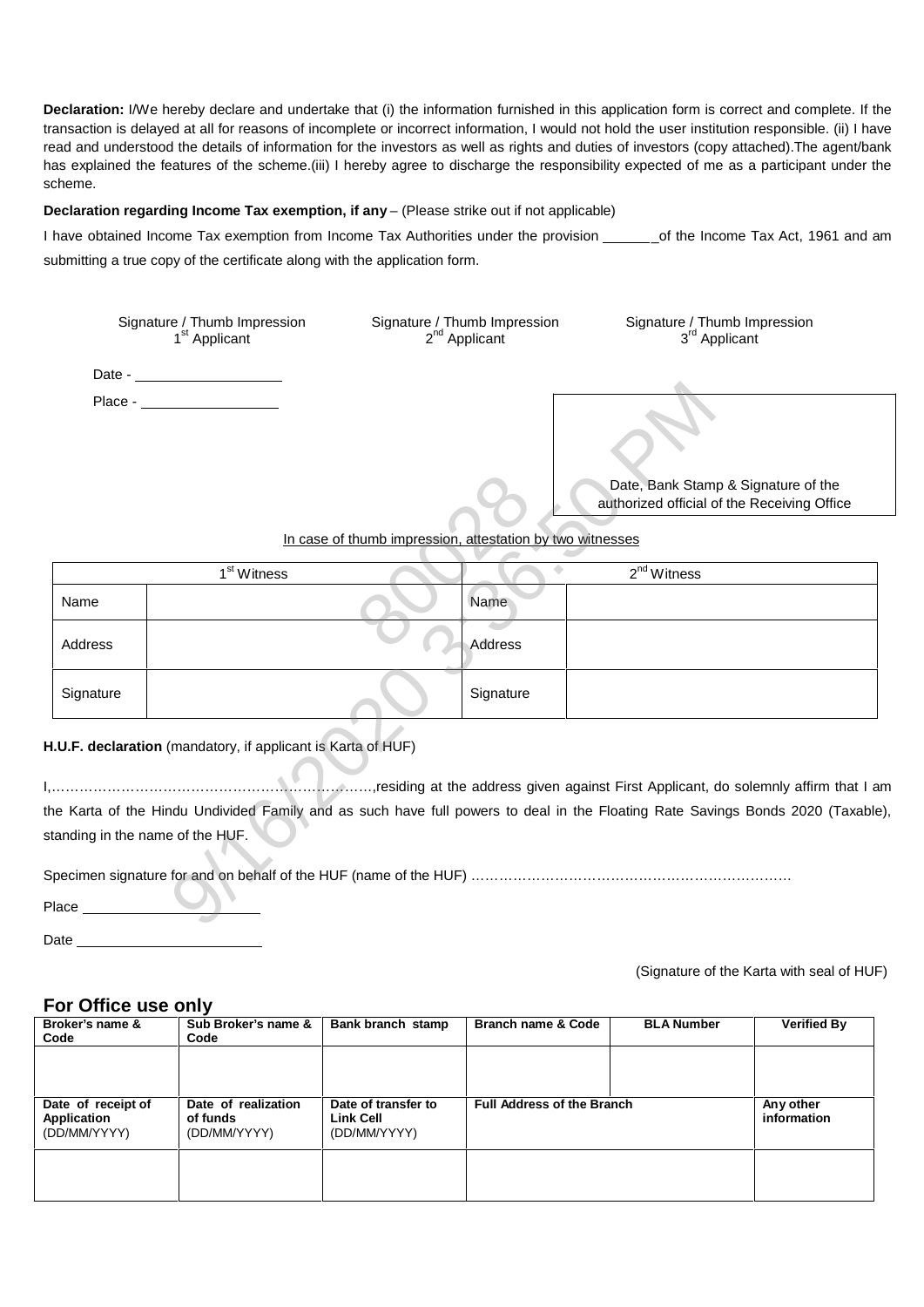# **INFORMATION FOR INVESTORS IN Floating Rate Savings Bonds, 2020 (Taxable)**

Government of India had introduced **Floating Rate Savings Bonds, 2020 (Taxable)**vide their notification No. F.No.4(10)-B(W&M)/2020 dated June 26, 2020. The main features of the Scheme are as under:

| <b>Item</b>                   | Savings Bonds, 2020<br><b>Floating</b><br>Rate<br>(Taxable)                                                                                                                                                                                                                                                                            | <b>Remarks</b>                                                                                                                                                                                           |
|-------------------------------|----------------------------------------------------------------------------------------------------------------------------------------------------------------------------------------------------------------------------------------------------------------------------------------------------------------------------------------|----------------------------------------------------------------------------------------------------------------------------------------------------------------------------------------------------------|
| 1) Category of<br>Investor    | Resident Individual, HUF.                                                                                                                                                                                                                                                                                                              | Non-Resident Indians (NRI)s are not<br>eligible to invest in these bonds.                                                                                                                                |
| 2) Limit of investment        | Minimum `1000/- and in multiples of `1000/-.                                                                                                                                                                                                                                                                                           | No maximum limit.                                                                                                                                                                                        |
| 3) Date of Issue of           | Date of receipt of subscription in cash (up to                                                                                                                                                                                                                                                                                         | -----                                                                                                                                                                                                    |
| bonds                         | 20,000/- only), or date of realization of                                                                                                                                                                                                                                                                                              |                                                                                                                                                                                                          |
|                               | cheque /draft/ funds.                                                                                                                                                                                                                                                                                                                  |                                                                                                                                                                                                          |
| 4) Forms of Bonds             | Electronic form held in the Bond Ledger<br>Account.                                                                                                                                                                                                                                                                                    | Bond Ledger Account will be opened<br>by the Receiving Office in the name<br>of investor/s.                                                                                                              |
| 5) Interest                   | (i) Interest is payable semi-annually from the<br>date of issue of bonds, up to 30th June / 31st<br>December as the case may be, and thereafter<br>half-yearly for period ending 30th June and<br>31st December on 1st July and 1st January<br>respectively.<br>(ii) The coupon rate payable for next half-year                        | Half-yearly interest is payable on 1 <sup>st</sup><br>January / 1 <sup>st</sup> July. The coupon on 1st<br>January 2021 shall be paid at 7.15%.                                                          |
|                               | would be reset on 1st January 2021 and                                                                                                                                                                                                                                                                                                 |                                                                                                                                                                                                          |
| 6) Post Maturity              | thereafter, every 1st July and 1st January.<br>Post Maturity Interest is not payable.                                                                                                                                                                                                                                                  | -----                                                                                                                                                                                                    |
| Interest                      |                                                                                                                                                                                                                                                                                                                                        |                                                                                                                                                                                                          |
| 7) Bank account               | It is mandatory for the investor/s to provide<br>bank account details to facilitate payment of<br>interest /maturity value directly to his/her/their<br>bank account.                                                                                                                                                                  | -----                                                                                                                                                                                                    |
| 8) Tax benefits               | Income from the bonds is taxable.                                                                                                                                                                                                                                                                                                      | Tax will be deducted at source while<br>interest is paid.<br>If an exemption under the relevant<br>provisions of the Income Tax Act,<br>1961 is obtained, it may be declared<br>in the Application Form. |
| 9) Nomination<br>Facility     | The sole Holder or all the joint holders may<br>nominate one or more persons as nominee in<br>accordance<br>with the<br>provisions<br>of the<br>Government Securities Act, 2006 (38 of 2006)<br>and the Government Securities Regulation,<br>2007, published in Part III, Section 4 of the<br>Gazette of India dated December 1, 2007. | -----                                                                                                                                                                                                    |
| 10) Maturity period           | 7 years from the date of issuance.                                                                                                                                                                                                                                                                                                     |                                                                                                                                                                                                          |
| 11) Premature<br>redemption   | Facility is available to the eligible investors<br>after Lock in period of 4, 5, and 6 years in the<br>age bracket of 80 years and above, between<br>70 to 80 years and 60 to 70 years                                                                                                                                                 | Penalty charges<br>50% of last<br>@<br>coupon payment.                                                                                                                                                   |
| 12) Transferability           | respectively.<br>The bonds are not transferable.                                                                                                                                                                                                                                                                                       | Transferability<br>is<br>limited<br>to<br>nominee(s)/legal heir in case of death<br>of holder.                                                                                                           |
| 13) Tradability /<br>Advances | The bonds are not tradable in the secondary<br>market and also not eligible as collateral for<br>availing loans.                                                                                                                                                                                                                       | -----                                                                                                                                                                                                    |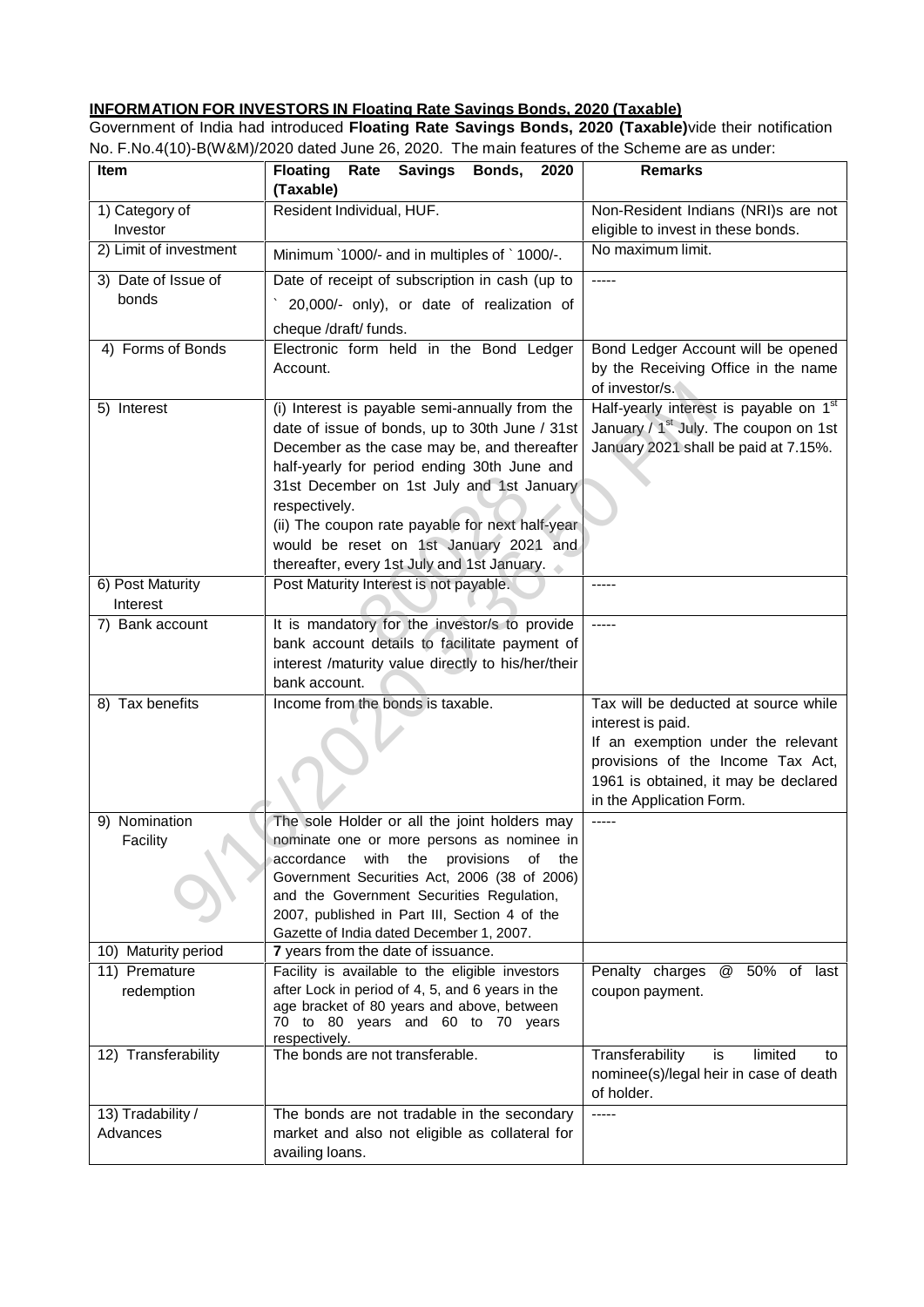#### **DUTIES OF INVESTOR/ APPLICANTS**

- A) Please complete the application in all respects.
- B) Incomplete applications are liable to result in delay of issue of the bonds (at the cost of the applicant).
- C) In case the application is submitted by a Power of Attorney (POA) holder, please submit original POA for verification, along with an attested copy for record.
- D) In case the application is on behalf of a minor, please submit the original birth certificate from the School or Municipal Authorities for verification, together with an attested copy for record.
- E) Please note that nomination facility is available to a Sole Holderor all the joint holders (investors) of the bonds.
- F) In case nominee is a minor, please indicate the date of birth of the minor and a guardian can be appointed.
- G) Nomination facility is not available in case the investment is in the name of a minor.
- H) Please notify the change of address to Receiving Office immediately.
- I) POST MATURITY INTEREST IS NOT PAYABLE ON THESE BONDS. The interest and redemption proceeds will be credited on the due date as per bank details registered with us.
- J) Indicate your date of birth / age.
- K) Provide your correct bank account details for receiving payment through electronic mode. In case of closure/transfer of the bank account, the fresh details may be immediately intimated to the Receiving Office to avoid any inconvenience.
- L) Any information regarding tax applicability may be provided to the bank/branch.

#### **RIGHTS OF THE INVESTOR**

- a) The Certificate of Holding will be issued in electronic form within 7 working days from the date of tender of application.
- b) The interest on the bond accrues from the date of receipt of funds/realization of cheque/draft and will be credited to the bank account of the holder directly, as per the details provided by him/her in the application form. es from the date of receipt of<br>the holder directly, as per the<br>pually and credited to the invest<br>ption.<br>issued one month before the du<br>s, redemption, nomination etc.,<br>ces.<br>lders may nominate one or me<br>inated.<br>tte nominatio
- c) The interest will be paid semi-annually and credited to the investors account every 01 January and 01 July with last installment on date of redemption.
- d) Maturity intimation advice will be issued one month before the due date of the bond.
- e) Application forms for investments, redemption, nomination etc., in respect of Savings Bonds shall be available on the websites of Receiving Offices.
- f) A sole holder or all the joint holders may nominate one or more nominees to the rights of the bonds.Nonresident Indians can also be nominated.
- g) The investor(s) can make separate nomination for each investment held under the BLA.
- h) The nomination will be registered at the Office of Issue and an acknowledgement of Registration will be issued to the holder.
- i) The nomination can be varied by registering a fresh nomination.
- j) The existing nomination can be cancelled by a request to the Office of Issue.
- k) The redemption is due on expiry of seven years from the date of investment, unless applied for premature redemption as applicable.
- l) Premature redemption facility is allowed with certain conditions.
- m) Investors are entitled for compensation for delayed payments at the applicable coupon rate.

In case the issuing bank does not comply with the above, you may lodge a complaint in writing in the form provided at the counter of the bank and address the same to the nearest office of Reserve Bank of India, as under:

THE REGIONAL DIRECTOR, RESERVE BANK OF INDIA, CONSUMER EDUCATION AND PROTECTION DEPARTMENT/ BANKING OMBUDSMAN (LOCATION) ------------------------------------- id any inconvenince.<br>
Information regarding tax applicability may be provided to the bank/branch.<br>
THE INVESTOR<br>
Dictation.<br>
THE INVESTOR<br>
Dictations<br>
Information regarding will be issued in electronic form within 7 workin

You may also address your complaint to:

THE CHIEF GENERAL MANAGER INTERNAL DEBT MANAGEMENT DEPARTMENT RESERVE BANK OF INDIA, 23<sup>rd</sup> Floor CENTRAL OFFICE, Shahid Bhagat Singh Marg, MUMBAI-400 001 MAHARASHTRA E- mail ID – cgmidmd@rbi.org.in

Disclaimer: I have read and understood the details of information for the investors as well as rights and duties of investors. The agent/bank has explained the features of the scheme to me.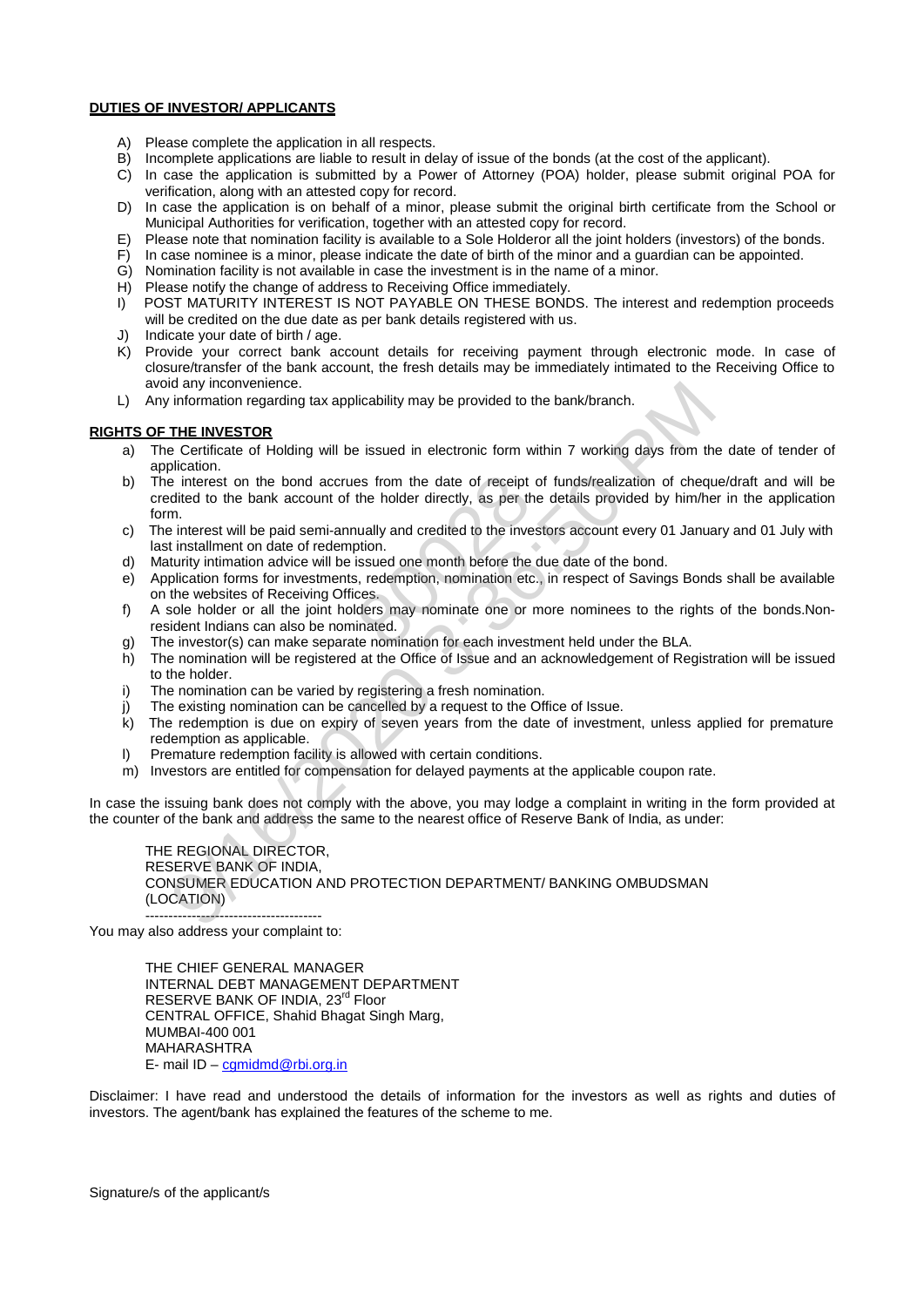# **Acknowledgement of Application Form**

|                                                                                      | <b>Application No.</b>                                                             |
|--------------------------------------------------------------------------------------|------------------------------------------------------------------------------------|
|                                                                                      |                                                                                    |
|                                                                                      |                                                                                    |
| Received<br>from                                                                     |                                                                                    |
|                                                                                      |                                                                                    |
| (Bank<br>and                                                                         |                                                                                    |
|                                                                                      |                                                                                    |
|                                                                                      |                                                                                    |
|                                                                                      |                                                                                    |
| in the form of Bond Ledger Account.                                                  |                                                                                    |
| Note:<br>(i) This receipt is valid subject to realisation of the payment instrument. | Date, Bank Stamp & Signature of the<br>authorized official of the Receiving Office |
|                                                                                      |                                                                                    |
| (ii) The "Certificate of Holding" will be issued in electronic form by __________    | (date).                                                                            |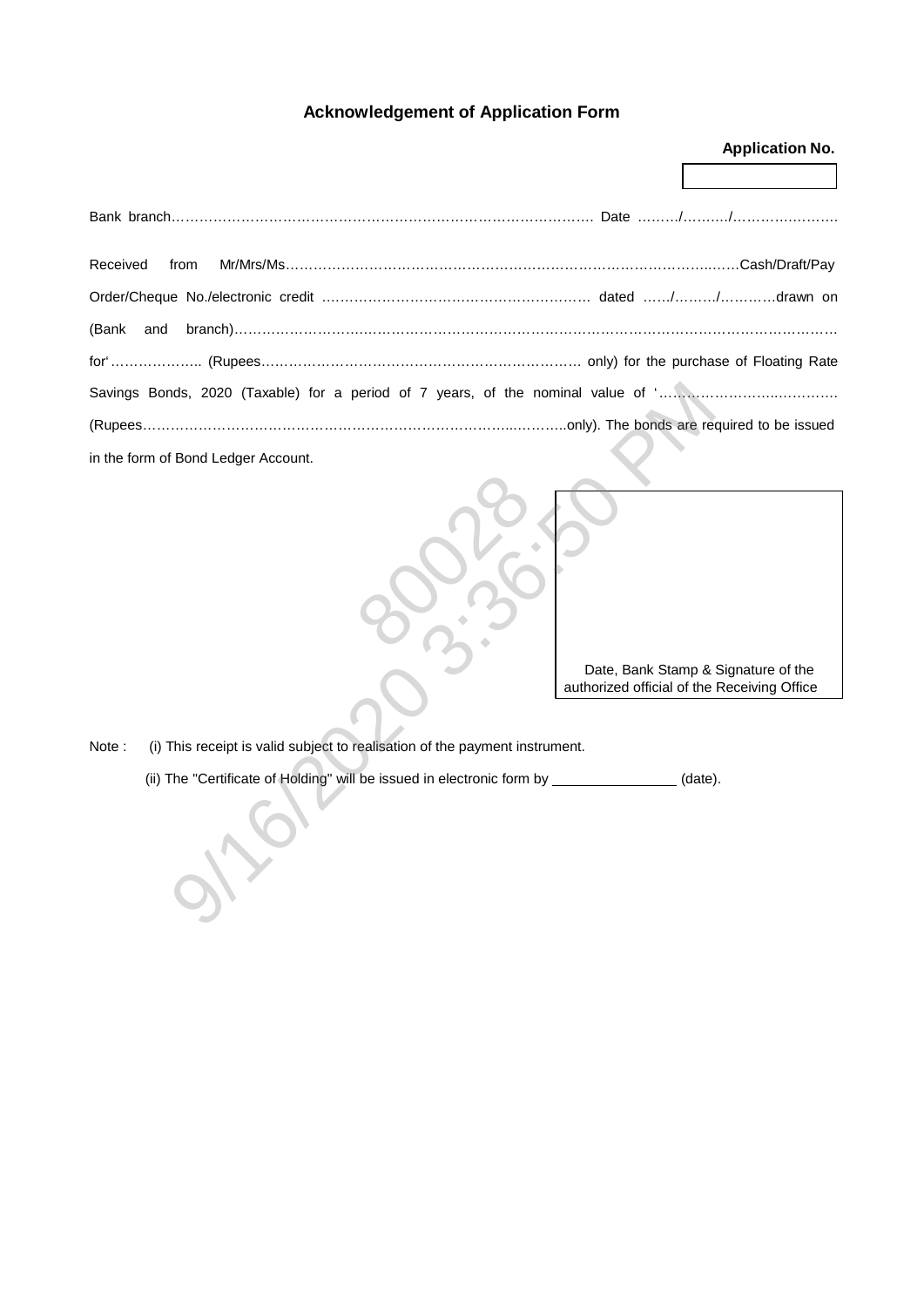### **Floating Rate Savings Bonds, 2020 (Taxable)**

#### **FORM OF NOMINATION**

[See Para 11(i)]

Instructions – The Nomination and its Cancellation shall be governed by the provisions of the Government Securities Act, 2006 (38 of 2006) and the Government Securities Regulation, 2007, published in Part III, Section 4 of the Gazette of India dated December 1, 2007.

I/We …………………………………………………………………… (Name and address), the holder/s ofBLA No …………………..…… for the investment in Floating Rate Savings Bonds, 2020 (Taxable) hereby nominate the following person/s who shall on my/our death have the right to all the investments under the BLA / investments specified in the table below, to receive payment of the interest/amount for the time being due on the said BLA / investments.

| Amount                               | Date of   | Full name with                   | Date of                                                                                                                                                                                                                           | Relationship | <b>STATUS</b> | Particulars of                                                                                                                                                                                                                                                              |  |  |  |  |  |
|--------------------------------------|-----------|----------------------------------|-----------------------------------------------------------------------------------------------------------------------------------------------------------------------------------------------------------------------------------|--------------|---------------|-----------------------------------------------------------------------------------------------------------------------------------------------------------------------------------------------------------------------------------------------------------------------------|--|--|--|--|--|
| (Rs.)                                | Repayment | expanded initials and            | birth                                                                                                                                                                                                                             | to holder    | Resident /    | <b>Bank Account</b>                                                                                                                                                                                                                                                         |  |  |  |  |  |
|                                      |           |                                  |                                                                                                                                                                                                                                   |              |               |                                                                                                                                                                                                                                                                             |  |  |  |  |  |
|                                      |           |                                  |                                                                                                                                                                                                                                   |              |               |                                                                                                                                                                                                                                                                             |  |  |  |  |  |
|                                      |           |                                  |                                                                                                                                                                                                                                   |              |               |                                                                                                                                                                                                                                                                             |  |  |  |  |  |
|                                      |           |                                  |                                                                                                                                                                                                                                   |              |               |                                                                                                                                                                                                                                                                             |  |  |  |  |  |
|                                      |           |                                  |                                                                                                                                                                                                                                   |              |               |                                                                                                                                                                                                                                                                             |  |  |  |  |  |
|                                      |           |                                  |                                                                                                                                                                                                                                   |              |               |                                                                                                                                                                                                                                                                             |  |  |  |  |  |
| the sole nominee above is a minor on |           |                                  |                                                                                                                                                                                                                                   |              |               |                                                                                                                                                                                                                                                                             |  |  |  |  |  |
|                                      |           |                                  |                                                                                                                                                                                                                                   |              |               |                                                                                                                                                                                                                                                                             |  |  |  |  |  |
|                                      |           |                                  |                                                                                                                                                                                                                                   |              |               |                                                                                                                                                                                                                                                                             |  |  |  |  |  |
|                                      |           |                                  |                                                                                                                                                                                                                                   |              |               |                                                                                                                                                                                                                                                                             |  |  |  |  |  |
|                                      |           |                                  |                                                                                                                                                                                                                                   |              |               |                                                                                                                                                                                                                                                                             |  |  |  |  |  |
|                                      |           |                                  |                                                                                                                                                                                                                                   |              |               |                                                                                                                                                                                                                                                                             |  |  |  |  |  |
|                                      |           |                                  |                                                                                                                                                                                                                                   |              |               |                                                                                                                                                                                                                                                                             |  |  |  |  |  |
|                                      |           |                                  |                                                                                                                                                                                                                                   |              |               |                                                                                                                                                                                                                                                                             |  |  |  |  |  |
|                                      |           |                                  |                                                                                                                                                                                                                                   |              |               |                                                                                                                                                                                                                                                                             |  |  |  |  |  |
|                                      |           |                                  |                                                                                                                                                                                                                                   |              |               |                                                                                                                                                                                                                                                                             |  |  |  |  |  |
|                                      |           |                                  |                                                                                                                                                                                                                                   |              |               |                                                                                                                                                                                                                                                                             |  |  |  |  |  |
|                                      |           |                                  |                                                                                                                                                                                                                                   |              |               |                                                                                                                                                                                                                                                                             |  |  |  |  |  |
|                                      |           |                                  |                                                                                                                                                                                                                                   |              |               |                                                                                                                                                                                                                                                                             |  |  |  |  |  |
|                                      |           |                                  |                                                                                                                                                                                                                                   |              |               |                                                                                                                                                                                                                                                                             |  |  |  |  |  |
|                                      |           |                                  |                                                                                                                                                                                                                                   |              |               |                                                                                                                                                                                                                                                                             |  |  |  |  |  |
|                                      |           |                                  |                                                                                                                                                                                                                                   |              |               |                                                                                                                                                                                                                                                                             |  |  |  |  |  |
|                                      |           |                                  |                                                                                                                                                                                                                                   |              |               |                                                                                                                                                                                                                                                                             |  |  |  |  |  |
|                                      |           | <b>PARTICULARS OF INVESTMENT</b> | address of the nominee<br>To be filled in case if nominee is minor: As<br>cancelled on registration of this nomination.<br>(Signature(s)/ Thumb impression of the BLA holder(s))<br>Signature with name and address of witnesses: |              |               | <b>PARTICULARS OF NOMINEE</b><br><b>NRI</b><br>due to the above BLA/specified investment in the event of my/our death during the minority of the said<br>If the nomination is in substitution of the one already made: This nomination is in substitution of the nomination |  |  |  |  |  |

2…………………………………………………………………………………………

### **Acknowledgment**

We acknowledge having registered the nomination made by ......................................................... in respect of FRSB 2020 (T) in favour of……………………… (Name of nominees) for the BLA No.……………………for the all the investments under the BLA / specified investment ……………………… and the nomination registration no. is………………… Please quote the above nomination registration no. in all communication pertaining to change or cancellation of nomination.

Date: ………………….

Authorised Official ………………….……………..

| Receiving Office: |  |
|-------------------|--|
|                   |  |